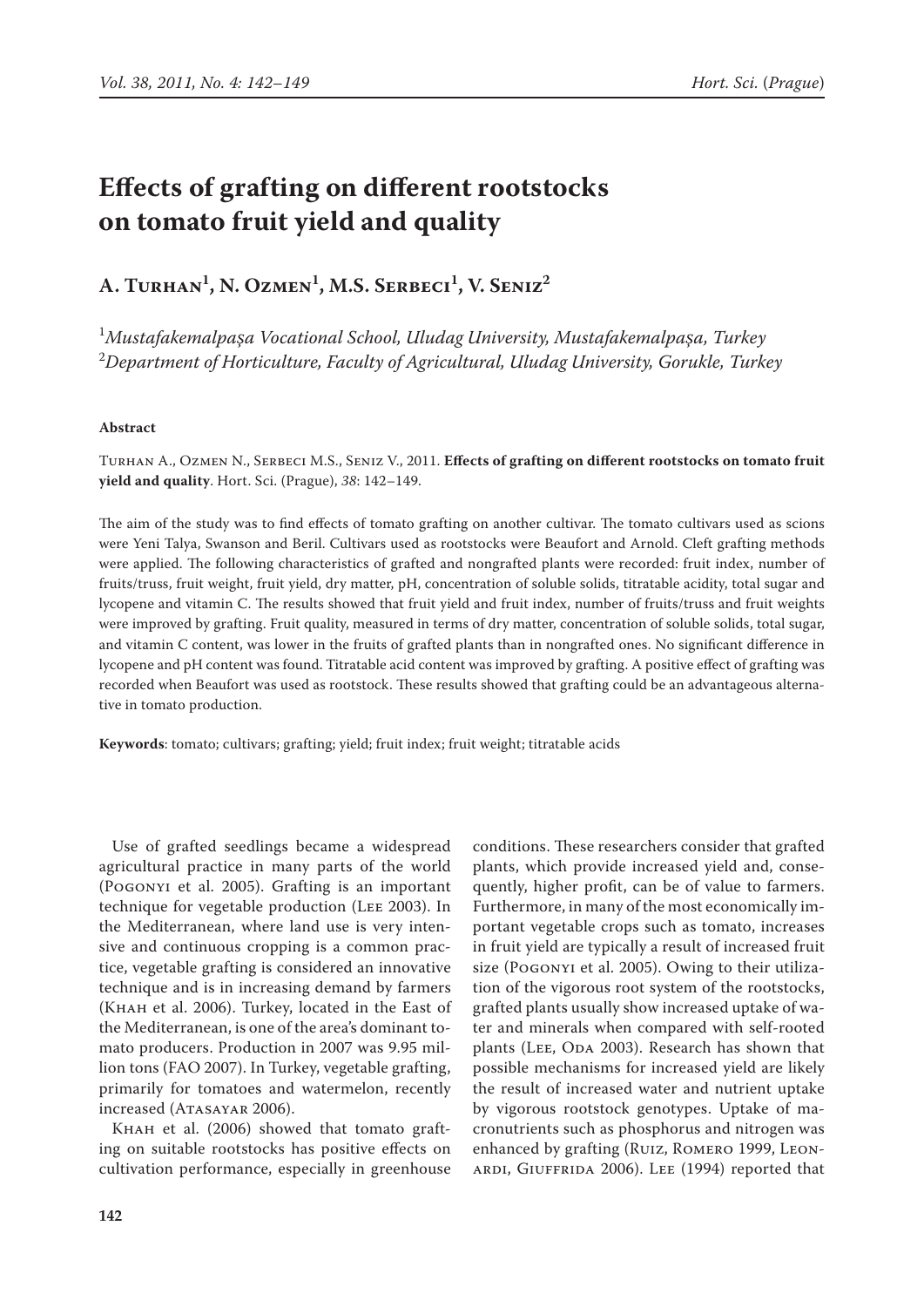quality traits (fruit shape, skin color, skin or rind smoothness, flesh texture and color and soluble solid concentration) are influenced by the rootstock. High soluble solid concentration and titratable acidity are highly desirable, not only in processing tomato cultivars but also in fresh-market cultivars, owing to the important contribution of sugars and acids to the overall flavor and nutritional value of tomatoes (CUARTERO, FERNÁNDEZ-MUÑOZ 1998). Rootstock (Radja) was able to induce increases in both fruit yield and fruit quality traits of the scion. The cultivated tomato and wild tomato (*Solanum cheesmaniae*) were tested as rootstocks, using the commercial hybrid Boludo as scion; the rootstock also improved soluble solid concentration and titratable acidity when grafted plants were grown under nonsaline conditions (Flores et al. 2010). Pogonyi et al. (2005) examined the effect of grafting on the yield and fruit characteristics of tomato cultivar Lemance F1 used as scion with Beaufort as rootstock. That study reported higher yield from the grafted plants than nongrafted. The increase of yield was caused mainly by higher average fruit weight. Soluble solid concentration and titratable acidity and carbohydrate content were lower in the fruits on grafted plants than on nongrafted ones, but no significant difference in acid content was found. In contrast, Khah et al. (2006) found that soluble solid concentration and titratable acidity, lycopene and pH concentrations in hybrid tomato fruits were not affected by grafting. On the whole, these results show the effectiveness of grafting for improvement of fruit quality in tomato. These findings are of great importance because they show that grafting is a rapid and efficient means to improve fruit quality.

Grafting methods and the influence of grafting on the yield of fruit-bearing vegetables in Turkey have not yet been studied in detail. The purpose of this study was to investigate possible positive effects of grafting and use of different rootstocks on the fruit yield, characteristics and quality attributes of tomato plants.

## **Material and Methods**

Experiments were conducted for two consecutive summer seasons (2009 and 2010) in a greenhouse in the Mustafakemalpaşa Vocational School, Uludag University, Turkey (40°01'N, 28°22'E, 25 m a.s.l.).

### **Plant material and grafting**

The commercial tomato (*L. esculentum* Mill.) cultivars Yeni Talya, Swanson and Beril were used as scions. Beaufort and Arnold were used as rootstocks. Cleft grafting was applied as indicated by ODA (1995). Grafting was carried out in a greenhouse, in a shady place sheltered from the wind, to avoid wilting of the grafted plants. After the grafting, as indicated by MARSIC and OSVALD (2004), the grafted plants were maintained at 28–30°C and at more than 95% relative humidity for three days of healing to enhance the survival rate. The relative humidity was then gradually lowered, and the light intensity was increased. When wilting was observed, foliar spraying of grafted plants with water was effective in improving survival.

#### **Plant growth experiment**

The soil used in the greenhouse was clay loam (23.9% sand, 47.4% silt and 28.7% clay content). Organic matter content and pH of the soil were 2.2% and 7.8%, respectively. The average temperatures during the growing seasons were around 30°C. The experiments were laid out separately according to a completely randomized block design with three replications each consisting of 15 plants. Nitrogenous, phosphate and potassium fertilizers were applied as recommended by the Laben Agricultural Analysis Laboratory, Antalya, Turkey. Plots were fertilized with 128 kg/ha  $P_2O_5$  as triple super phosphate and 145 kg/ha  $K_2O$  in the form of potassium sulphate each year before sowing. Nitrogenous fertilizer was applied manually at the rate of 124 kg/ha N (ammonium sulphate) three times; before planting, when flowering started and fruit began to ripen. The grafted and nongrafted seedlings were then hand planted ( $15<sup>th</sup>$  of May) at 1.00 m row spacing, spaced 0.40 m apart, and grown vertically in the greenhouse. The experiment used normal culture practices for irrigation (drip), fertilization and pesticide application. The experiment was terminated in middle of September.

#### **Measurements and quality analysis**

Fruits were harvested from the third week of July to the middle of September. Fruits were harvested at two-day intervals at the ripening stage. Ten ripe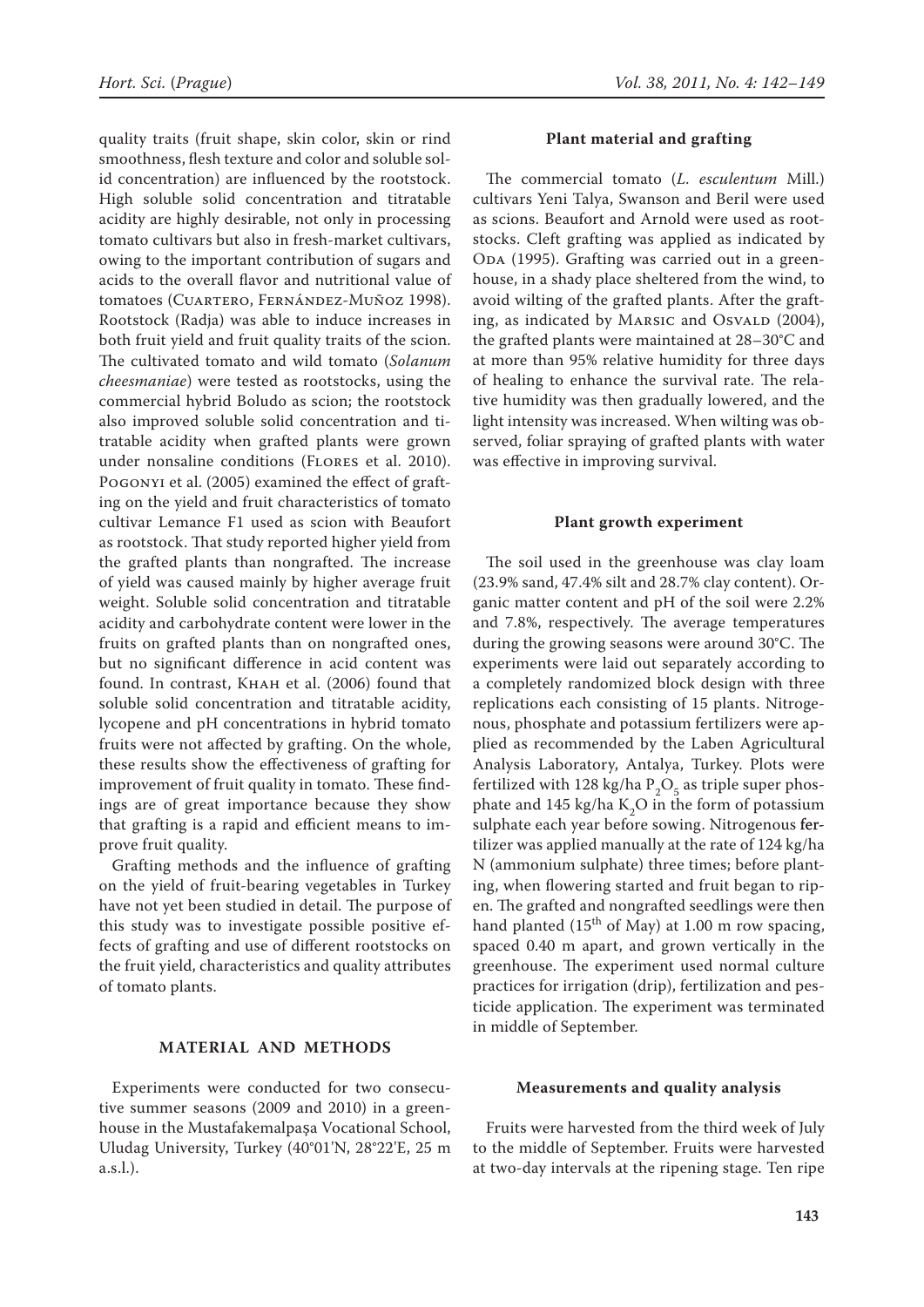fruits (judged by appearance) from all plants were selected to determine the yield and quality. The following measurements were recorded for each plant: fruit index (fruit diameter/fruit length) (Alan et al. 2007) and fruit weight (g/fruit). Number of fruits/ truss and fruit yield (kg/plant) were calculated by using all fruits on each plant.

For the quality analyses, juice of each fruit was extracted by dividing the fruit into halves and pressing the halves through a 1 mm metallic sieve, thereby facilitating removal of the fruit coat and the seeds. The fruit juice extracts were used for estimation of soluble solids concentration (SSC, %), pH value, titratable acidity (TA, %) and total sugar (TS, %). Determination of SSC was done with a refractometer Abbe-type refractometer, model 60/DR (Bellingham and Stanley, Ltd., Kent, UK) using the following procedure described by TIGCHELAAR (1986). Fruit juices pH levels were measured with a pH meter. Titratable acidity was determined by titration with using fruit juice. Results were expressed as percentage of citric acid (Anonymous 1968). For the analysis of total sugar content (%), the Luff-Schoorl method was used (Gormley, Maher 1990). Spectrophotometer quantification of lycopene was performed as described by ADSULE, DAN (1979). The lycopene content was measured in the supernatant using a spectrophotometer Shimadzu UV-1208 (Shimadzu Co., Kyoto, Japan) at a wavelength of 505 nm. The lycopene concentration in fresh matter was expressed as mg/100 g. Vitamin C (ascorbic acid) content in fresh tomato samples was determined by the titration method (AOAC 1980). The results were expressed as mg/100 g fresh matter. Dry matter (DM) content of fruit was calculated as % of fresh weight (following drying at 80°C for 48 h) of samples.

#### **Statistical analysis**

Data were analyzed using MSTAT-C v. 2.1 (Michigan State University, Michigan, USA) and Minitab 14.0 software (University of Texas at Austin, Texas, USA). Analysis of variance (ANOVA) was performed. Significance of differences among treatments was tested using the least significant difference (LSD) method. Differences were judged significant at *P* < 0.05 according to the *F*-test. The *F*-protected LSD values were calculated at 0.05 probability levels.

## **Results and Discussion**

The fruit characteristics of grafted plants were compared with those of nongrafted plants. The results showed that the fruit index (diameter/length), number of fruits/truss, and fruit weight were significantly influenced by grafting (Table 1). The results agree with those reported by Lee (1994), who

| Table 1. Fruit index, fruit number, fruit weight, fruit yield of nongrafted and grafted tomato plants |  |  |
|-------------------------------------------------------------------------------------------------------|--|--|
|-------------------------------------------------------------------------------------------------------|--|--|

| Treatments          | Fruit index<br>(diameter/length) | Fruit number<br>(number of fruits/truss) | Fruit weight<br>$(g/\text{fruit})$ | Fruit yield<br>(kg/plant) |
|---------------------|----------------------------------|------------------------------------------|------------------------------------|---------------------------|
| Yeni Talya          | 1.21 <sup>b</sup>                | 4.84 <sup>b</sup>                        | 146.61 <sup>b</sup>                |                           |
| Yeni Talya/Beaufort | $1.34^{\rm a}$                   | 5.47 <sup>a</sup>                        | 202.09 <sup>a</sup>                | 6.77 <sup>a</sup>         |
| Yeni Talya/Arnold   | $1.33^{\rm a}$                   | $5.28^{ab}$                              | $174.1^{ab}$                       | 5.63 <sup>b</sup>         |
| $LSD(5%)^*$         | 0.03                             | 0.53                                     | 42.69                              | 0.08                      |
| Swanson             | 1.25 <sup>b</sup>                | 4.64 <sup>b</sup>                        | $151.05^{\rm b}$                   | 5.07 <sup>b</sup>         |
| Swanson/Beaufort    | $1.35^{\rm a}$                   | 5.57 <sup>a</sup>                        | $189.05^{\rm a}$                   | 5.74 <sup>a</sup>         |
| Swanson/Arnold      | 1.31 <sup>ab</sup>               | $5.32^{a}$                               | $170.4^{ab}$                       | 5.65 <sup>a</sup>         |
| $LSD(5%)^*$         | 0.08                             | 0.35                                     | 34.14                              | 0.36                      |
| Beril               | 1.19 <sup>b</sup>                | 4.85 <sup>c</sup>                        | 132.79 <sup>b</sup>                | 4.46 <sup>c</sup>         |
| Beril/Beaufort      | 1.30 <sup>a</sup>                | 6.02 <sup>a</sup>                        | 181.89 <sup>a</sup>                | 5.36 <sup>a</sup>         |
| Beril/Arnold        | 1.26 <sup>ab</sup>               | $5.14^{b}$                               | 179.19 <sup>a</sup>                | $5.14^{b}$                |
| $LSD(5%)^*$         | 0.08                             | 0.12                                     | 44.93                              | 0.06                      |

\*Means followed by the same letter are statistically not significant (Duncan's multiple range test,  $P = 0.05$ )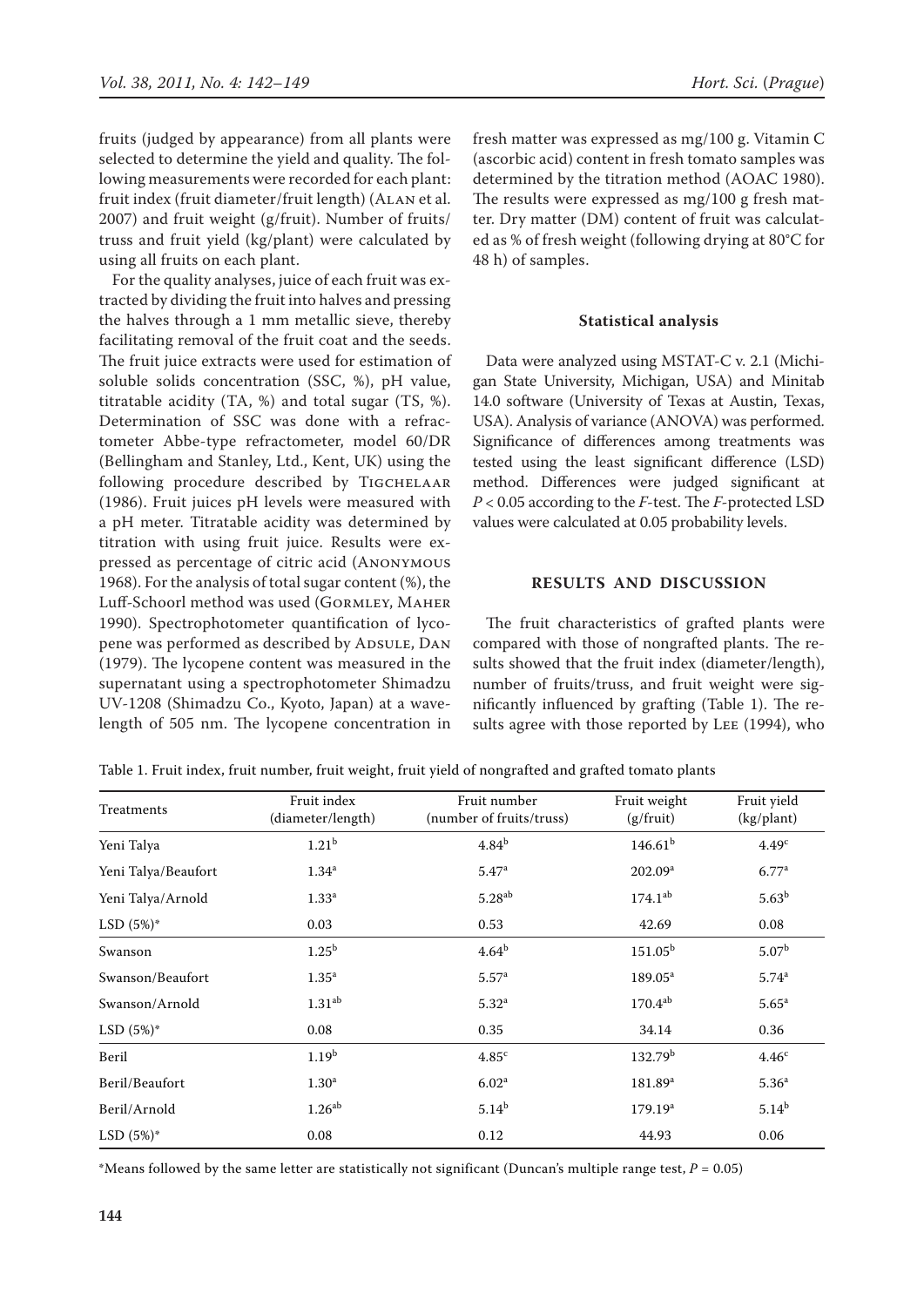concluded that fruit shapes are influenced by rootstocks. Pogonyi et al. (2005) reported that when Lemance F1 was grafted onto Beaufort rootstock, increased yield was caused mainly by higher average fruit weight. IBRAHIM et al. (2001) found that the total number of fruits per truss in nongrafted plants was statistically different from the total for grafted plants. In a similar study (Khah et al. 2006), fruit weight of grafted plants was found to be higher than in nongrafted plants, and plants grafted onto Heman and Primavera produced more fruit than the nongrafted, both in the greenhouse and in the open field. In our study, the fruit index, number of fruits/truss, and fruit weights of nongrafted plants were significantly lower than the corresponding values for plants grafted onto both rootstock cultivars. That is, the effect of grafting was positive when Yeni Talya, Swanson and Beril were used as scion and Beaufort, Arnold as rootstock. Comparisons of the responses of the grafted plants when Yeni Talya and Swanson were grafted onto Beaufort and Arnold showed that different rootstocks had no effect on fruit characteristics. In general, no significant differences were found among the fruit indexes, numbers of fruit/trusses, or fruit weights of the graft combinations (Yeni Talya/Beaufort and Yeni Talya/Arnold, Swanson/Beaufort and Swanson/Arnold). However, number of fruits/truss of Beril/Beaufort plants was significantly higher than the corresponding values for Beril/Arnold grafted plants.

The results of the study showed that tomato grafting on suitable rootstocks had positive effects on the yield. In grafted combinations, the total fruit yield per plant increased significantly in comparison with that of the nongrafted plants. IBRAHIM et al. (2001) and MARSIC, OSVALD (2004) observed similar results in grafted and nongrafted tomato plants. These investigators suggested that the higher yield of fruit from grafted tomato plants was most likely an effect of the vigorous root system of the rootstock. According to Lee (1994), the increased yield of grafted plants is also believed to be due to enhanced water and mineral uptake. In this study, the highest fruit yield was found in the Yeni Talya/ Beaufort grafted combination (6.77 kg/plant), and the lowest fruit yield was recorded in the Beril cultivar (4.46 kg/plant). Fruit yield of Swanson tomato cultivar was not significantly affected by grafting onto Beaufort or Arnold rootstock (Table 1). However, fruit yield of Yeni Talya and Beril was significantly affected by grafting onto Beaufort or Arnold rootstock. The use of Beaufort rootstock caused a significant increase in yield per plant of Yeni Talya and Beril grown under greenhouse conditions. Likewise, MARSIC, OSVALD (2004) reported that tomato grafting on suitable rootstocks has positive effects on cultivation performance, especially under greenhouse conditions.

Fruit DM content of grafted and nongrafted plants varied between 4.75% and 5.42%, as presented in Table 2. The results are similar to those reported by KOLOTA and WINIARSKA (2005) and MAJKOWSKA-GODOMSKA et al. (2008). Fruit DM of nongrafted plants was significantly higher than that of the plants grafted onto both rootstock cultivars. Fruit DM of cultivars grafted onto Beaufort rootstock (Yeni Talya/Beaufort, Swanson/Beaufort and Beril/Beaufort) was significantly higher than the corresponding values for other cultivars grafted onto Arnold rootstock (Yeni Talya/Arnold, Swanson/Arnold and Beril/Arnold).

The pH value also plays an important role in determining fruit quality characteristics. Many studies focused on pH as a key element in tomato selection (Hong, Tsou 1998). Analysis results showed that the pH values of tomato fruit ranged between 4.35–4.12 (Table 2). Kuzucu et al. (2004) also reported that Koral, Mobil and H-2274 (fresh tomato) have a pH value of 4.31, 4.33 and 4.33, respectively. In this study, pH values differed slightly among tomato plants. Moreover, pH values did not differ significantly between the grafted and nongrafted plants. In addition, different rootstocks had no positive effects on fruit pH values. Our findings in generally agree with other researchers who found that fruit pH values were not affected by grafting (Khah et al. 2006).

SSC is the most important quality criterion for tomato (Cuartero, Fernádez-Muñoz 1998). In this study, the highest SSC value was found in the Swanson cultivar (4.86%). The lowest values were found in Beril grafted onto Arnold (4.17%) (Table 2). Our results also agree with the finding by TURHAN and Seniz (2009) that the SSC of ripe tomato genotypes was between 3.4% and 5.5%. According to Campos et al. (2006), the SSC of fresh tomato fruit is approximately 4.5. In greenhouse culture, fruit SSC values differed significantly between grafted and nongrafted plants. These results are similar to those reported by Lee (1994), who found that fruit SSC was influenced by the rootstock. SSC values of nongrafted plants were higher than those of grafted ones. In agreement with the results of the current study, several authors reported that grafting onto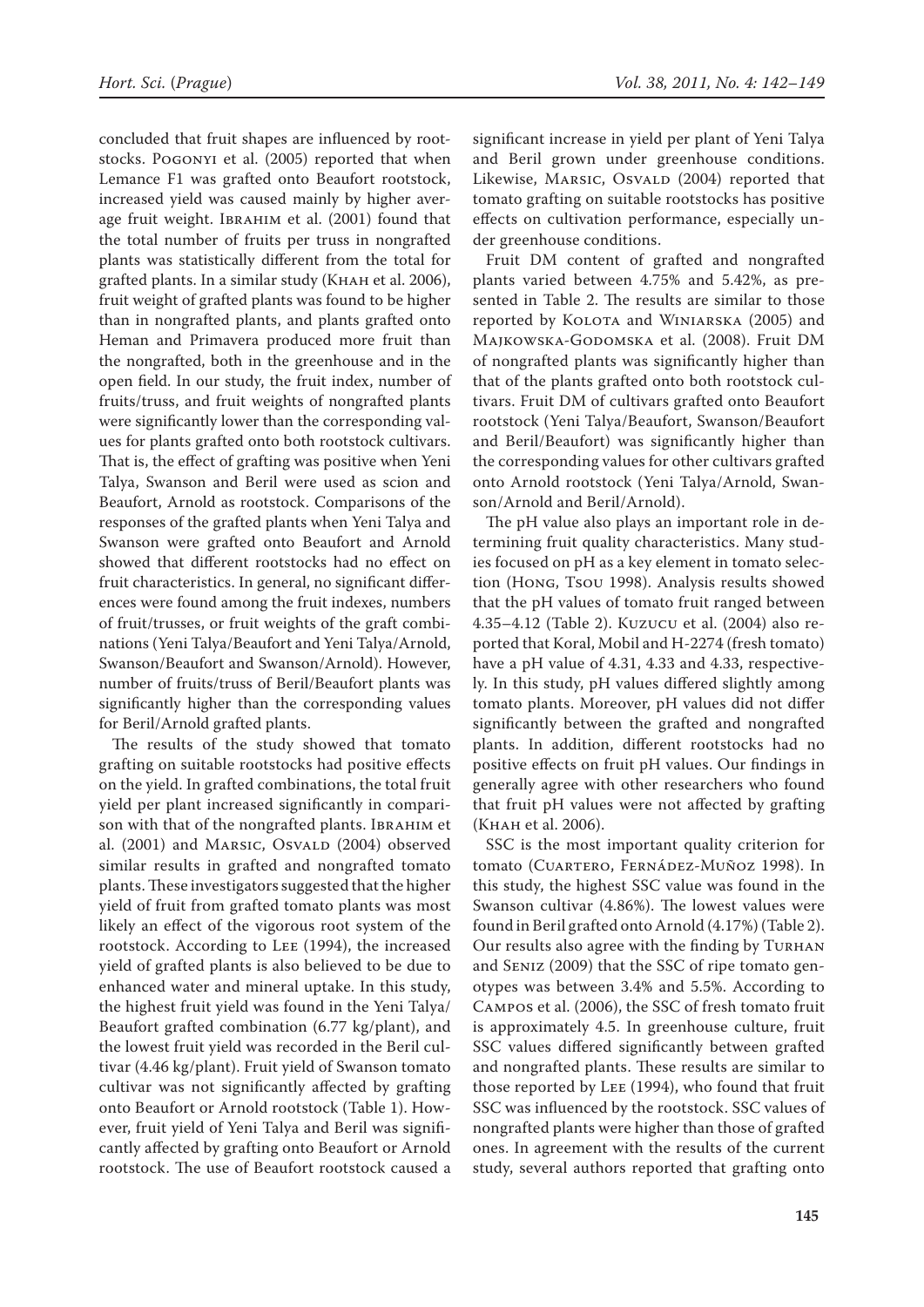| Treatments          | DM                | pH        | <b>SSC</b>        | TA                | TS                | Lycopene  | Vitamin C          |
|---------------------|-------------------|-----------|-------------------|-------------------|-------------------|-----------|--------------------|
| Yeni Talya          | 5.35 <sup>a</sup> | 4.15      | 4.8 <sup>a</sup>  | 0.30 <sup>b</sup> | 4.11 <sup>a</sup> | 7.73      | 17.81 <sup>a</sup> |
| Yeni Talya/Beaufort | 4.91 <sup>b</sup> | 4.12      | 4.34 <sup>b</sup> | 0.38 <sup>a</sup> | $3.22^{b}$        | 7.7       | $13.36^{b}$        |
| Yeni Talya/Arnold   | 4.85 <sup>c</sup> | 4.14      | 4.35 <sup>b</sup> | 0.38 <sup>a</sup> | 2.51 <sup>c</sup> | 7.77      | 12.31 <sup>c</sup> |
| $LSD(5%)^*$         | 0.03              | <b>NS</b> | 0.07              | 0.02              | 0.05              | <b>NS</b> | 0.32               |
| Swanson             | $5.33^{a}$        | 4.33      | 4.86 <sup>a</sup> | 0.33 <sup>b</sup> | 4.34 <sup>a</sup> | 7.15      | 12.9 <sup>a</sup>  |
| Swanson/Beaufort    | 4.91 <sup>b</sup> | 4.35      | 4.38 <sup>b</sup> | 0.39 <sup>a</sup> | 2.09 <sup>b</sup> | 7.09      | 9.20 <sup>b</sup>  |
| Swanson/Arnold      | 4.75 <sup>c</sup> | 4.35      | 4.32 <sup>b</sup> | 0.38 <sup>a</sup> | 2.03 <sup>c</sup> | 7.09      | 8.82 <sup>c</sup>  |
| LSD(5%)             | 0.05              | <b>NS</b> | 0.13              | 0.03              | 0.04              | <b>NS</b> | 0.39               |
| Beril               | 5.42 <sup>a</sup> | 4.21      | 4.72 <sup>a</sup> | $0.34^{b}$        | 4.14 <sup>a</sup> | 6.32      | 15.62 <sup>a</sup> |
| Beril/Beaufort      | 4.97 <sup>b</sup> | 4.23      | 4.31 <sup>b</sup> | 0.38 <sup>a</sup> | $2.72^{b}$        | 6.3       | $9.24^{b}$         |
| Beril/Arnold        | 4.88c             | 4.22      | 4.17 <sup>c</sup> | 0.37 <sup>a</sup> | 2.35 <sup>c</sup> | 6.24      | 7.84 <sup>c</sup>  |
| $LSD(5%)^*$         | 0.03              | <b>NS</b> | 0.13              | 0.02              | 0.07              | <b>NS</b> | 0.06               |

Table 2. Qualitative fruit parameters of nongrafted and grafted tomato plants

\*means followed by the same letter are statistically not significant (Duncan's multiple range test,  $P = 0.05$ ), NS – nonsignificant; DM – dry matter (%), SSC – soluble solid concentration (%), TA – titratable acidity 'citric acid' (%), TS – total sugar (%), lycopene (mg/100 g fresh matter), vitamin C (mg/100 g fresh matter)

various rootstocks decreased soluble solids in fruit (Lopez-Galarza et al. 2004; Alexopoulos et al. 2007). Additionally, a previous study reported that SSC was reduced by grafting (Pogonyi et al. 2005; QARYOUTI et al. 2007). However, MOHAMMED et al. (2009) found that grafting also increased soluble solids in Cecilia grafted onto Beaufort rootstocks. Fruit SSC of Swanson and Yeni Talya tomato cultivars were not significantly affected by grafting onto Beaufort or Arnold rootstock. In contrast, the SSC of Beril grafted onto Beaufort plants was higher than that for Beril grafted onto Arnold plants.

Consumers often complain about the overall flavor of fresh-market tomatoes. Flavor quality of tomatoes is largely determined by the sugar and acid composition of the fruit (MORETTI et al. 1998). In freshmarket cultivars, sugars and acids contribute significantly to the overall flavor and nutritional value of tomatoes (Cuartero, Fernández-Muñoz 1999). The high contents of sugar and acid are signs of good taste and flavor (Kamis et al. 2004). Total sugar content in grafted and nongrafted tomato plants is presented in Table 2. The results show that fruit TS content was significantly influenced by grafting. TS content of nongrafted plants was significantly higher than that of grafted ones. This result agrees with the findings of Pogonyi et al. (2005), who noted that the increase of carbohydrate content was lower in the fruits of grafted plants (Beaufort was used as

rootstock) than nongrafted ones (Lemance F1 was used as scion). The highest and lowest sugar contents were found as 4.34% and 2.03% in Swanson and Swanson/Arnold, respectively. Our results also agree with PETRO-TURZO (1987), who found that the total sugar content of ripe tomato was between 1.7% and 4.7%. Our results showed that fruit TS values were influenced significantly by rootstocks. In our study of the comparative responses of the grafted plants of rootstocks (Beaufort and Arnold), a positive effect of grafting was found when Yeni Talya, Swanson and Beril cultivars were used as scion and Beaufort as rootstock, whereas a negative effect of grafting was found when Arnold was used as rootstock.

TA content in grafted and nongrafted tomato plants is presented in Table 2. Our investigations showed that the TA values of tomato fruit ranged between 0.30–0.39. George et al. (2004) reported that TA in fruits of 12 different tomato genotypes varied from 0.25–0.70. The highest acid values were found in grafted tomato plants, whereas the lowest were found in nongrafted tomato plants. Grafting may have positive effects on the acidity of the tomato fruit produced. These results were similar to those reported by others (Flores et al. 2010). That study reported that rootstock improved the TA value of grafted tomato plants. In contrast, (Fernández-Garcia et al. 2004) stated that TA values were the most important chemical quality param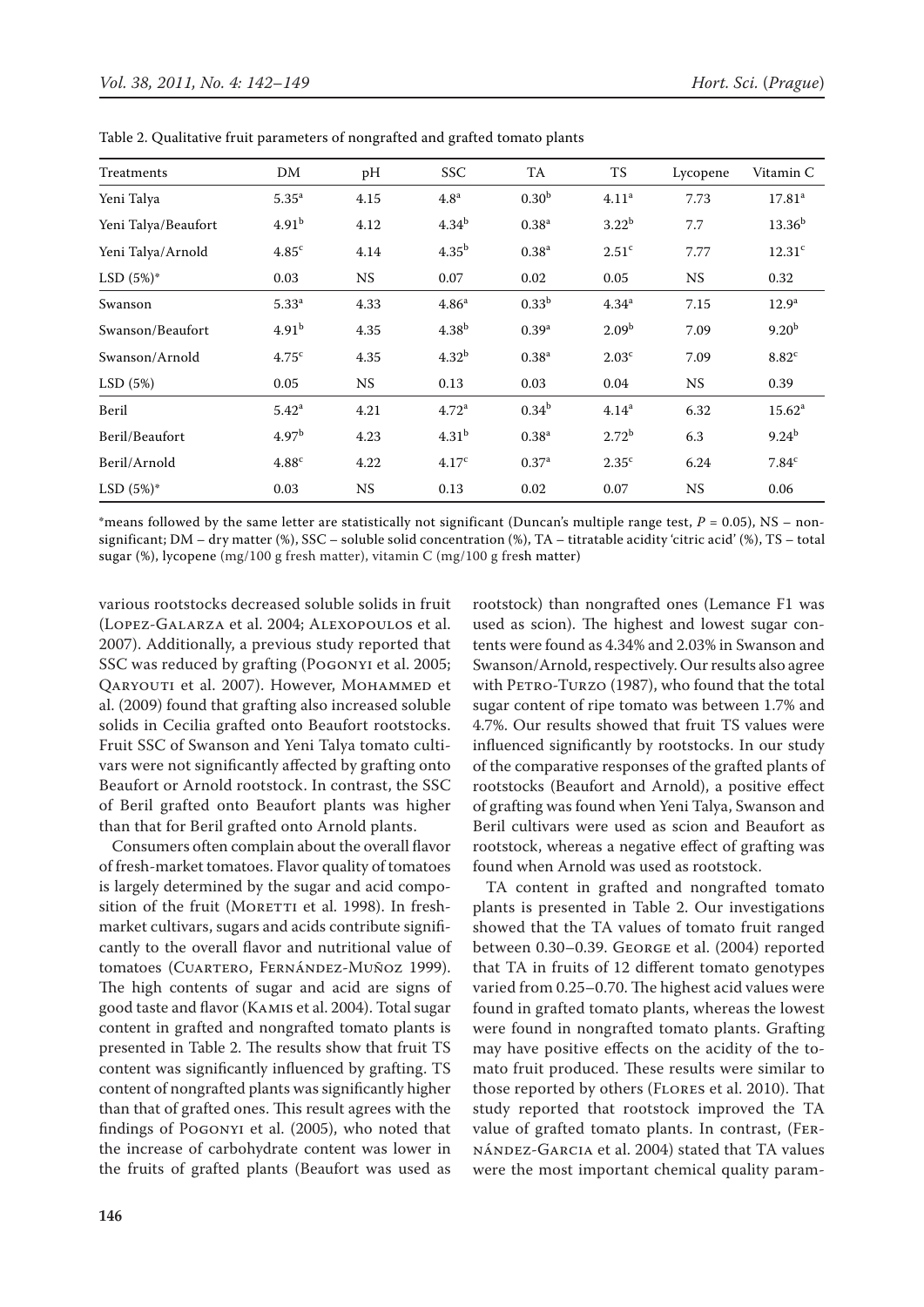eters for tomato and were not affected by grafting. In our study, the TA values were not significantly affected by different rootstocks. No significant differences in TA values were found between the Yeni Talya/Beaufort and Yeni Talya/Arnold, Swanson/ Beaufort and Swanson/Arnold, and Beril/Beaufort and Beril/Arnold grafted combinations.

Tomato color is another important factor affecting consumers' tomato preferences. The color of a ripe tomato is determined by the ratio of two pigments, lycopene and β-carotene (HOBSON, GRIERson 1993). Lycopene, a carotenoid, is formed during fruit ripening and determines the degree of fruit redness. The red color of the fruit originates from lycopene (Tepic et al. 2006). Tomato contains significant amounts of this compound. In this study, the highest lycopene content was found in grafted Yeni Talya/Arnold (7.77 mg/100 g). However, Beril/ Arnold (6.24 mg/100 g) grafted combinations had the lowest values of lycopene content (Table 2). As found by Diana et al. (2007), lycopene content for Campbell tomato varieties varied from 2.09 to 5.05 mg/100 g. As shown in Table 2, lycopene content did not differ significantly between the grafted and nongrafted plants. Moreover, different rootstocks had no positive effects on fruit lycopene content. The results reported above generally agree with reports from other researchers who found that fruit qualitative characteristics were not affected by grafting (Romano, Paratore 2001; Khah et al. 2006). In contrast, Mohammed et al. (2009) found a decrease for lycopene in grafted tomato plants.

Vitamin C (ascorbic acid) is an oxidant. Tomato is very rich in vitamin C and contains significant amounts of this vitamin (SABLANI et al. 2006). STEvens (1974) found that the vitamin C concentration of 98 tomato varieties ranged from 13 to 44 mg/100 g. The authors Valšíková et al. (2010) investigated the vitamin C content in 28 varieties of tomatoes. In this research they found a range from 202.6 to 404.1 mg/ kg in vitamin C. With 16 varieties of green peppers the average vitamin C was from 1,474 to 2,092 mg/ kg (Valšíková et al. 2006). In this study, the highest vitamin C content was found in the Yeni Talya cultivar (17.81 mg/100 g), and the lowest values were found in Beril grafted onto Arnold (7.84 mg/100 g) (Table 1). The fruit vitamin C content was strongly reduced by grafting. Compared with the non-grafted plants, the grafted plants accumulated less vitamin C in their fruit tissue. This finding agrees with those reported by OARYOUTI et al. (2007), who found that vitamin C content was reduced in soil cultivation in Cecilia grafted on He-Man and Spirit. However, the effects on vitamin C content of grafting onto various rootstocks may be either positive or negative. For example, vitamin C content differed significantly between plants grafted onto Beaufort and Arnold rootstocks. Beaufort exhibited better vitamin C content performance than did Arnold.

## **Conclusions**

In tomato plants, yield is positively affected by grafting due to the increase in fruit index, number of fruits/truss and fruit weight. Thus, grafted plants offer increased yield and consequently higher profits. We consider these benefits to be of value to farmers. Although fruit quality values, such as dry matter, total soluble solids, total sugar and vitamin C content were lower in grafted plants, these values were still satisfactory and lied within the adequate ranges. However, lycopene content and pH values remained unchanged, and titratable acid content was slightly increased by grafting. Therefore, grafting had no harmful effects on fruit quality, but additional research is needed to determine whether grafting is economically feasible to the producer.

## **References**

- ADSULE P.G., DAN A., 1979. Simplified extraction procedure in the rapid spectrophotometric method for lycopene estimation in tomato. Journal of Food Science and Technology, *16*: 216–218.
- Alan O., Ozdemir N., Gunen N.Y., 2007. Effect of grafting on watermelon plant growth, yield and quality. Journal of Agronomy, *6*: 362–365.
- Alexopoulos A.A., Kondylis A., Passam H., 2007. Fruit yield and quality of watermelon in relation to grafting. Journal of Food Agriculture and Environment, *5*: 178–179.
- Anonymous, 1968. National Canners Association Laboratory Manuel Food Canners and Processors. Westport, USA, AVI Publishing Co.
- AOAC, 1980. Official Methods of Analysis. 13<sup>th</sup> Ed. Washington, D.C., Association of Official Analytical Chemists.
- Atasayar A., 2006. The usage of grafted watermelon seedling in Turkey. Hasad Horticulture Magazine, *252*: 87–91.
- Campos C.A.B., Fernandez P.D., Gheyi H.R., Blanco F.F., Goncalves C.B., Campos S.A.F., 2006. Yield and fruit quality of industrial tomato under saline irrigation. Scientia Agricola, *2*: 63–69.
- Cuartero J., Fernández-Muñoz R., 1998. Tomato and salinity. Scientia Horticulturae, *78*: 83–125.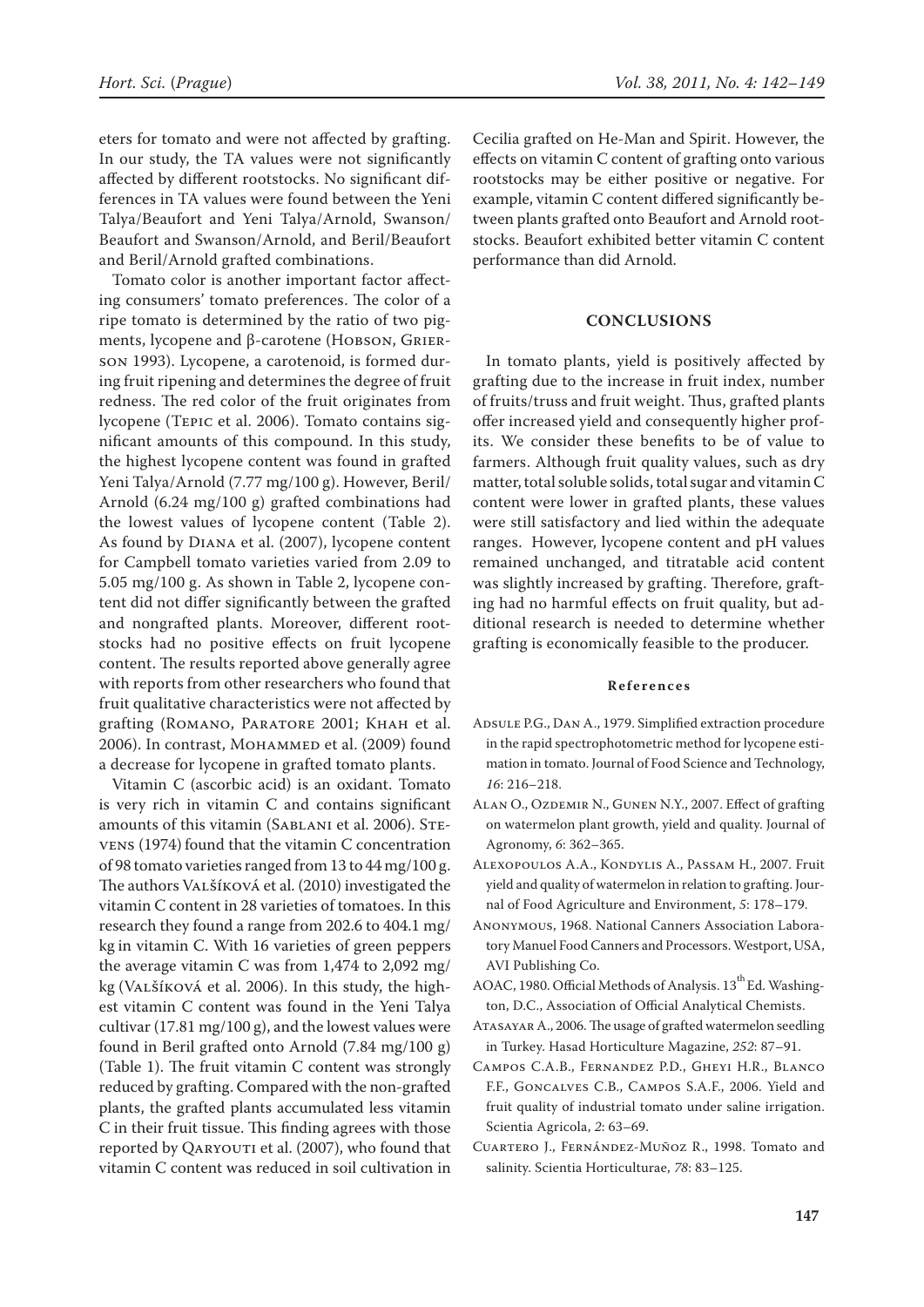- Diana M., Lazureanu A., Gogoasal I., Poiana M.A., Harmanescu1 M., Gergen I., 2007. Influence of NPK fertilization on nutrional quality of tomatoes. Buletin USAMV-CN, *64*: 282–286.
- FAO, 2007. Statistical Database. Food and agricultural organization of the united nations. Available at http:\\www. faostat.fao.org
- Fernández-Garcia N., Martínez V., Carvajal M., 2004. Effect of salinity on growth, mineral composition, and water relations of grafted tomato plants. Journal of Plant Nutrition and Soil Science, *167*: 616–622.
- Flores B.F., Sanchez-Bel P., Estan M.T., Martinez-Rodriguez M.M., Moyano E., Morales B., Campos J.F., Garcia-Abellan J.O., Egea M.I., Fernandez-Garcia N., Romojaro F., Bolarin M.C., 2010. The effectiveness of grafting to improve tomato fruit quality. Scientia Horticulturae, *126*: 211–217.
- Hobson G.E., Grierson D., 1993. Tomato. In: Seymour G.B., Taylor J.E., Tucker G. (eds) Biochemistry of Fruit Ripening. London, Chapman and Hall: 405–442.
- Hong T.L., Tsou, S.C.S., 1998. Determination of tomato quality by near infrared spectroscopy. Journal of Near Infrared Spectroscopy, *6*: 321–324.
- Ibrahim M., Munira M.K., Kabir M.S., Islam A.K.M.S, Miah M.M.U., 2001. Seed germination and graft compatibility of wild Solanum as rootstock of tomato. Asian Journal of Biological Sciences, *1*: 701–703.
- Gormley T.R., Maher M.J., 1990. Tomato fruit quality-an interdisciplinary approach. Professional Horticulture, *4*: 7–12.
- George B., Kaur C., Khurdiya D.S., Kapoor H.C., 2004. Antioxidants in tomato (*Lycopersium esculentum*) as a function of genotype. Food Chemistry, *84*: 45–51.
- Kamis A.B., Modu A.S., Bobboi R., Mwajim B., 2004. Effect of ripening on the proximate and some biochemical composition of a local tomato cultivar grown at Lake Alau Region of Borno State. Journal of Applied Sciences, *4*: 424–426.
- Khah E.M., Kakava E., Mavromatis A., Chachalis D., Goulas C., 2006. Effect of grafting on growth and yield of tomato (*Lycopersicon esculentum* Mill.) in greenhouse and open-field. Journal of Applied Horticulture, *8*: 3–7.
- Kolota E., Winiarska S., 2005. Porownanie plonowia kilku odmian pomidora (*Lycopersicon esculentum* Mill.) w uprawie polowej przy palikach [Comparison of yielding of some staked tomato cultivars (*Lycopersicon esculentum* Mill.) grown in the open field]. Zeszyty Naukowe Akademii Rolniczej we Wroclawiu. Rolnictwo, 86: 251–257.
- Kuzucu C., Kaynas K., Kuzucu F.C., Erken N.T., Kaya S., DAYDIR H.U., 2004. Bazı domates çeşitlerinin verim ve kalite özelliklerinin belirlenmesi (Determination of yield and quality characteristics of some tomato varieties). In: V.

Sebze tarımı sempozyumu bildiri kitabı, 21–24 September, 2004. Çanakkale, Turkey: 288–294.

- Lee J.M., 1994. Cultivation of grafted vegetables. I. Current status, grafting methods and benefits. HorticScience, *29*: 235–239.
- Lee J.M., 2003. Advances in vegetable grafting. Chronica Horticulturae, *43*: 13–19.
- LEE J.M., ODA M., 2003. Grafting of herbaceous vegetable and ornamental crops. Horticultural Reviews, *28*: 61–124.
- LEONARDI C., GIUFFRIDA F., 2006. Variation of plant growth and macronutrient uptake in grafted tomatoes and eggplants on three different rootstocks. European Journal of Horticultural Science, *71*: 97–101.
- Lopez-Galarza S., San Bautista A., Perez D.M., 2004. Effects of grafting and cytokinin-induced fruit setting on color and sugar-content traits in glasshouse-grown triploid watermelon. Journal of Horticultural Science & Biotechnology, *79*: 971–976.
- Majkowska-Godomska J., Francke A., Wierzbicka B., 2008. Effect of soil substrate on the chemical composition of fruit of some tomato cultivars grown in an unheated plastic tunnel. Journal of Elementology, *13*: 261–268.
- MARSIC N.K., OSVALD J., 2004. The influence of grafting on yield of two tomato cultivars (*Lycopersicon esculentum*  Mill.) grown in a plastic house. Acta Agriculturae Slovenica, *83*: 243–249.
- Mohammed S.T.M., Humidan M., Boras M., Abdalla O.A., 2009. Effect of grafting tomato on different rootstocks on growth and productivity under glasshouse conditions. Asian Journal of Agricultural Research, *3*: 47–54.
- Moretti C.L., Sargent S.A., Huber D.J., Calbo A.G., PUSCHMANN R., 1998. Chemical composition and physical properties of pericarp, locule and placental tissues of tomatoes with internal bruising. Journal of the American Society for Horticultural Science, *123*: 656–660.
- ODA M., 1995. New grafting methods for fruit-bearing vegetables in Japan. Japan Agricultural Research Quarterly, *29*: 187–194.
- PETRO-TURZO M., 1987. Flavor of tomato and tomato products. Food Reviews International, *2*: 309–351.
- Pogonyi A., Pek Z., Helyes L., Lugasi A., 2005. Effect of grafting on the tomato's yield, quality and main fruit components in spring forcing. Acta Elimentaria, *34*: 453–462.
- Romano D., Paratore A., 2001. Effects of grafting on tomato and eggplant. Acta Horticulturae, *559*: 149–153.
- Ruiz J.M., Romero L., 1999. Nitrogen efficiency and metabolism in grafted melon plants. Scientia Horticulturae, *81*: 113–123.
- Sablani S.S., Luopara A., Al-Balushi K., 2006. Influence of bruising and storage temperature on vitamin C content of tomato fruit. Journal of Food Agriculture and Environment, *4*: 54–56.